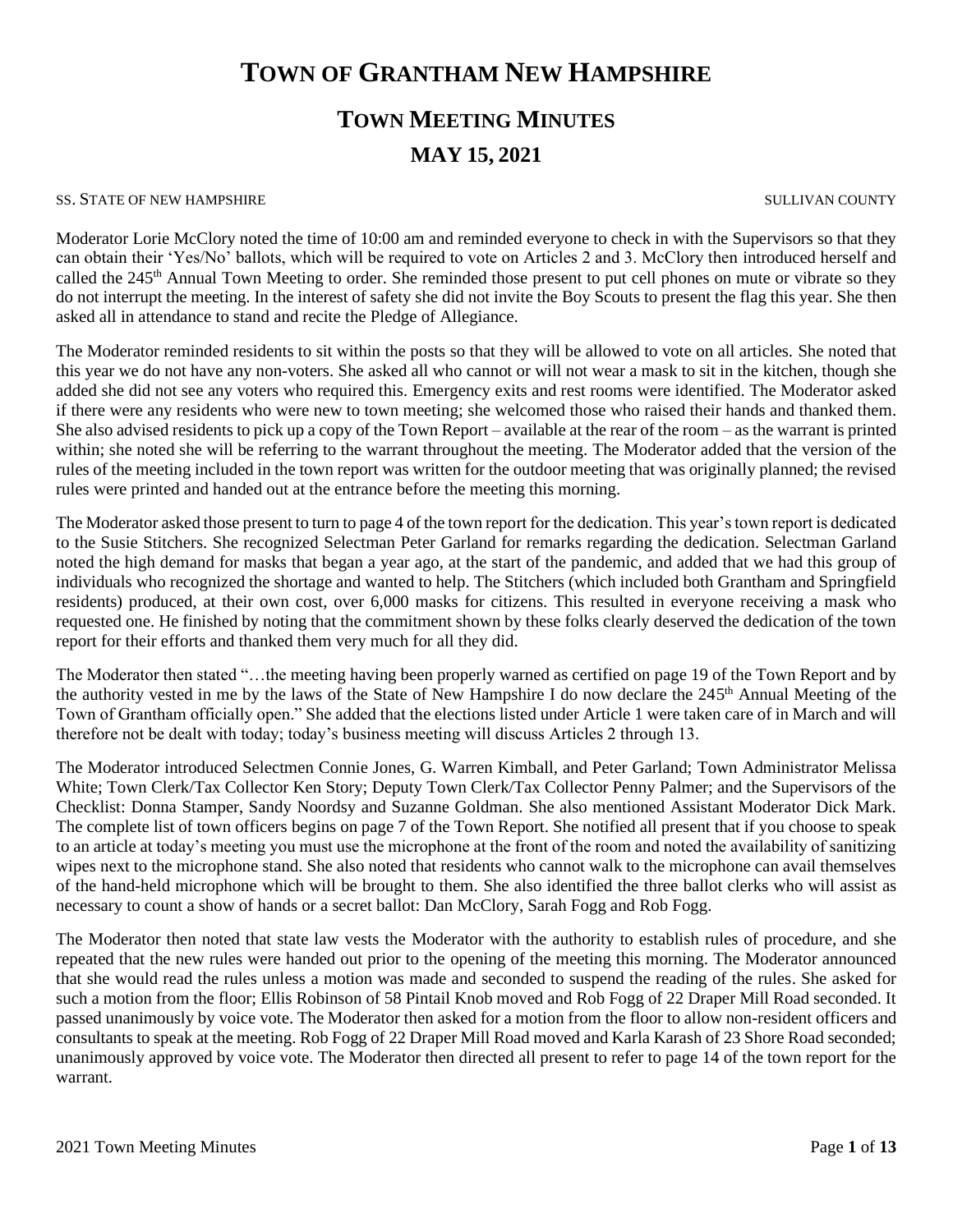*2021 Town Meeting Rules (revised as of May 15, 2021)*

- *1. The Moderator will use the following general rules of procedure, the main purpose of which are to keep the meeting moving and not get bogged down in procedural quagmires.*
- *2. Even though the Moderator runs the meeting, this is your meeting. Any ruling by the moderator can be challenged.*
- *3. Masks or other face coverings that cover the nose and mouth must be worn inside the building. Voters who cannot or will not wear masks must be seated in the designated area.*
- *4. Registered voters only will be seated in the center section of the meeting hall, with the exception of nonmasked voters (see rule 3).*
- *5. All non-voters must wear masks and will be seated in the visitor's gallery located in the area bounded by the pillars and the inside wall on the right-hand side of the meeting hall.*
- *6. Non-voters who are not officers of the town or consultants to the town may be allowed to address the meeting only if the town votes to permit it. A simple majority is required.*
- *7. The Moderator will consider each Article as follows:*
	- *a. The Moderator will announce the Article number, and the text of the Article will be displayed on the overhead screen or will be otherwise made available at the Meeting. The Moderator need not read the full text of the Article.*
	- *b. The Moderator will recognize a member of the Board of Selectman (or the petitioner if a petitioned Article) to move the adoption of the Article.*
	- *c. If the Motion is seconded, the Moderator will recognize a member of the Board of Selectmen (or the petitioner) to explain the Article.*
	- *d. The Meeting will debate and then vote on the Article. Any exceptions will be discussed at the beginning of the meeting and approved by the voters.*
- *8. Voters will direct their remarks to the Moderator. Whenever a voter wishes to speak, they will go the microphone, address the moderator by first identifying themselves and announcing their street address. The microphone is necessary for accurate recording of the meeting. Once the speaker is done, they will wipe the microphone with one of the available antiseptic wipes.*
	- *a. Any voter wishing to speak and who is unable to go to the stand-up microphone or who is seated in the non-masked voter section should raise their hand and one of a hand-held microphones will be provided.*
	- *b. In order for everyone to have the opportunity to speak, speakers will be limited to three minutes (with the exception of initial presentations on warrant articles.)*
	- *c. No one will be recognized to speak a second time until everyone who wishes to speak a first time has had the opportunity.*
	- *d. If you agree with someone, it is OK to say that instead of repeating something that has already been said.*
	- *e. The microphone will also be used by people wanting to "Call (or Move) the question." Anyone shouting it out from their seat will not be recognized. This will avoid preempting people who are already in line to speak to an issue.*
	- *f. A motion to "Call (or Move) the question" requires a 2/3 vote. If this motion is passed, all voters who have not yet spoken and who are standing at a microphone or holding a microphone, and anyone seated at the head table who has previously told the Moderator that they wish to speak on the Motion will be allowed to speak.*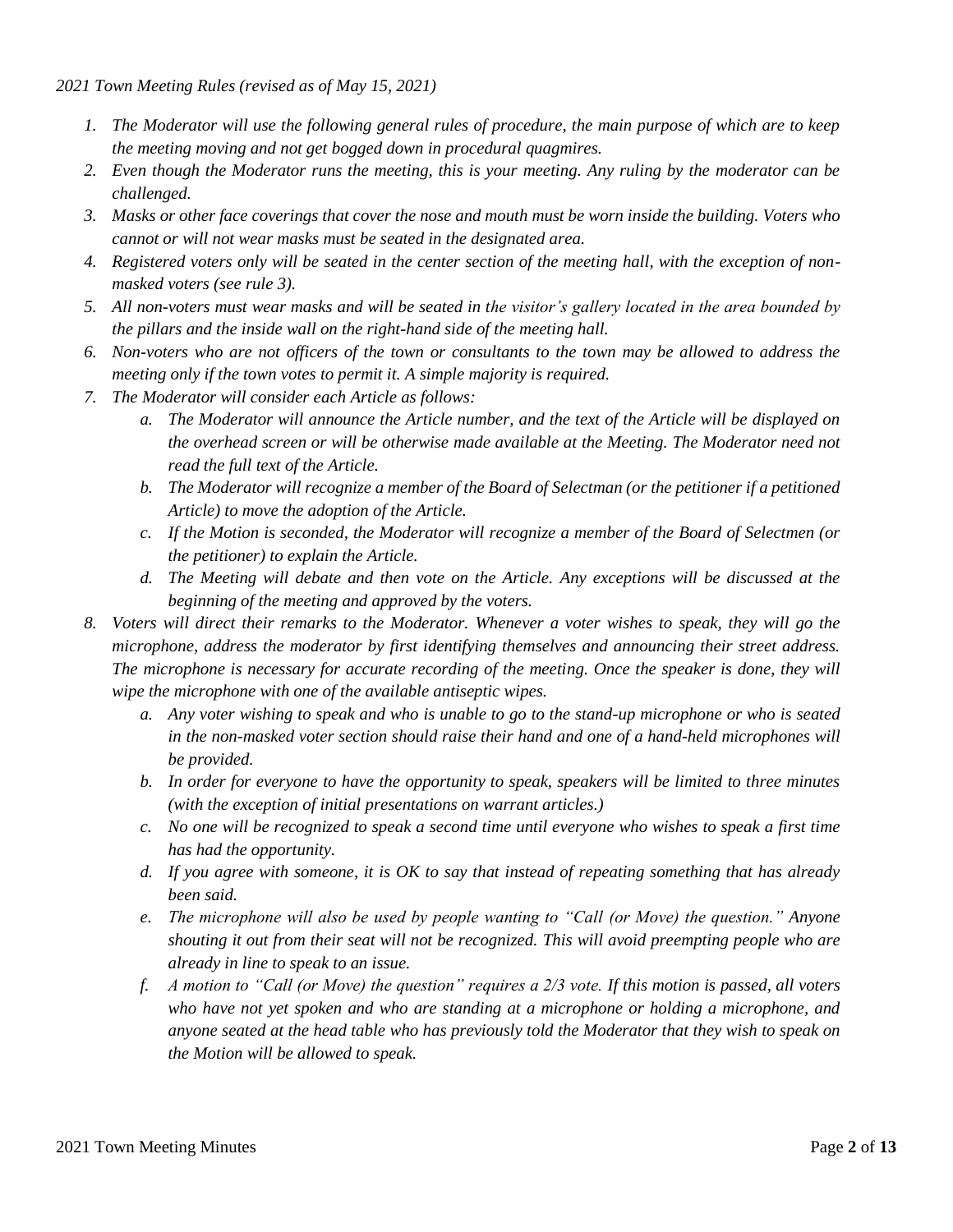- *g. The Moderator shall have the right to refuse to recognize a Motion to Call (or Move) the question if, in the Moderator's opinion, the voters have not yet had an adequate opportunity to discuss an issue.*
- *9. All questions and comments should be addressed to the Moderator. The Moderator will choose who responds to the questions.*
- *10. Unless superseded by state law, reconsideration of a vote on any article should be brought up immediately after the vote has been declared and may only be made by a voter who voted on the prevailing side of the vote to be reconsidered.* 
	- *a. Mandatory Restriction: A vote on the issuance of bonds or notes over \$100,000 cannot be reconsidered at the same meeting. In accordance with RSA 33:8-a, if a motion to reconsider a ballot vote on a bond issue of over \$100,000 passes, the Article cannot be reconsidered until a reconvened Meeting that is at least 7 days after the original vote. With respect to bond votes, the restriction on reconsideration automatically applies without the need for a vote.*
	- *b. Optional Restriction: Voters may postpone reconsideration of any Article at this Meeting by voting to restrict reconsideration of the Article in accordance with RSA 40:10. If the Meeting passes such a motion, then the Article cannot be reconsidered until a reconvened meeting held at least 7 days after the date of the original vote.*
- *11. The moderator will conduct a secret "yes-no" ballot when:*
	- *a. the moderator deems it necessary.*
	- *b. at least 5 voters make a written request prior to a voice or show of hands vote on any article open for discussion. All 5 voters must be present and identified.*
	- *c. at least 7 voters question any non-ballot vote immediately after the vote is declared and before any other business is conducted.*
- *12. All proposed amendments to articles will be submitted in writing to the Moderator prior to discussion of the amendment. Amendment forms can be found on the last page of the town report.*
- *16. The Moderator will not accept a negative motion, that is a motion which require a "no" vote to vote in the affirmative such as "I move that we not adopt the budget."*
- *17. If the Meeting is not finished at 3:00 p.m., the Moderator may recess the Meeting to a future date.*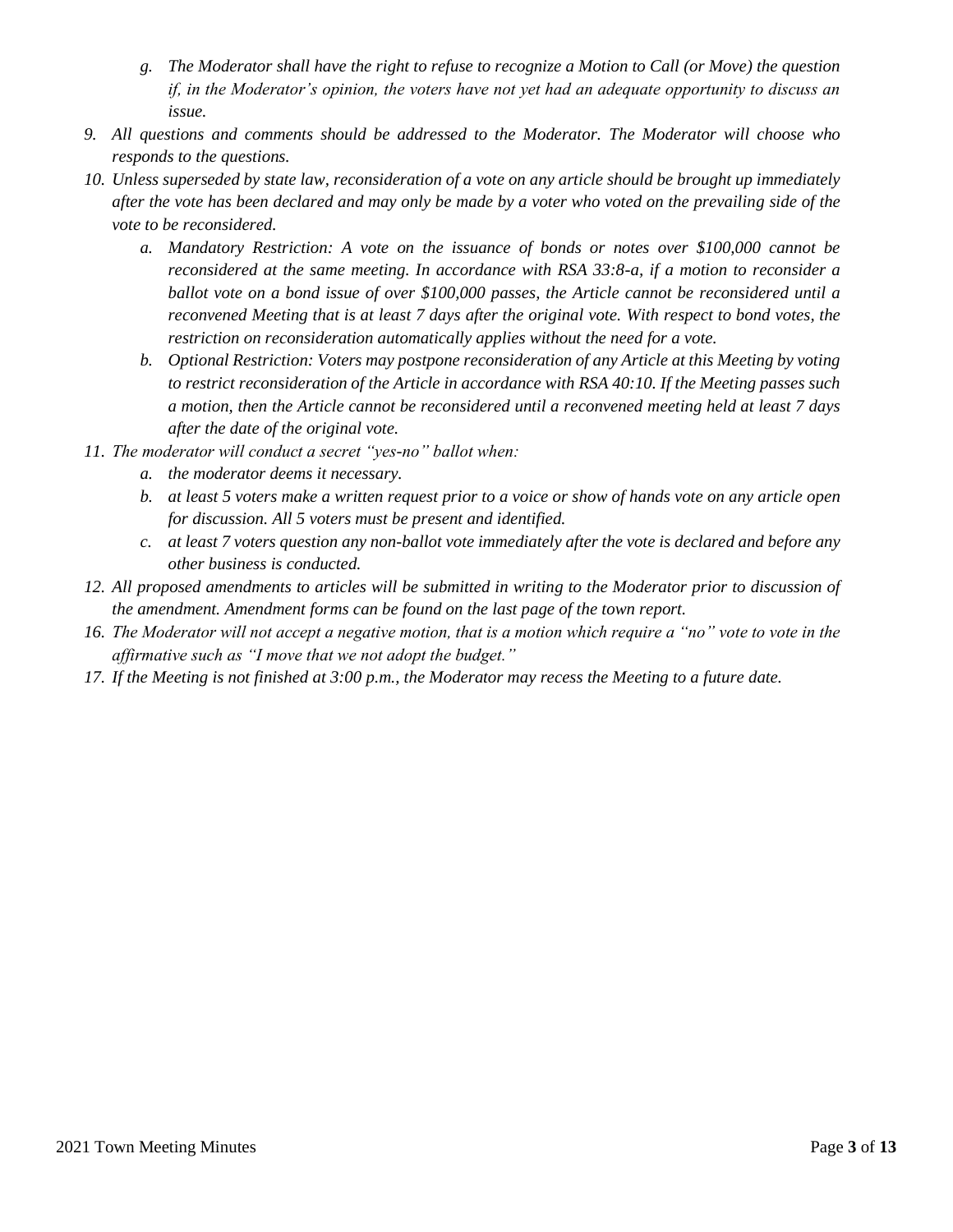#### **ARTICLE 1 – Election of Officers**

#### **To choose by ballot and major vote for the ensuing years as enumerated:**

| Selectman                                      | 3 years |
|------------------------------------------------|---------|
| Trustee of Trust Funds                         | 3 years |
| Trustee of Dunbar Free Library (two positions) | 3 years |
| <b>Cemetery Trustee</b>                        | 3 years |
| Planning Board (two positions)                 | 3 years |
| Supervisor of the Checklist                    | 6 years |

The Moderator noted that Articles 2 & 3 are bond issues for \$500,000 each and by law will need to be voted by secret ballot with the ballot boxes being open for at least one hour. The Moderator proposed consideration of each of these two articles consecutively, each being opened for discussion and debate, with the vote on both being taken thereafter. She noted the white "Yes/No" ballot will be used for Article 2 – to be placed in the blue ballot box – and the pink "Yes/No" ballot will be used for Article 3 – to be placed in the red ballot box. She then asked that, after voting, all voters leave the building through the back door, where they can take a mask break and enjoy the sunshine for a bit before returning to their seats through the main entrance. Once it appears all voters have voted, she will reconvene the meeting and move on to Article 4. She repeated that by state law the ballot boxes must be open for a minimum of one hour. She asked for any objections to handling these articles in this fashion and heard none.

#### **ARTICLE 2 – Miller Pond Road Safety and Drainage Improvements**

To see if the Town will vote to raise and appropriate the sum of \$500,000 for the purpose of safety and drainage improvements to Miller Pond Road; \$500,000 of such sum to be raised through the issuance of bonds or notes under and in compliance with the Municipal Finance Act, RSA 33:1 et seq., as amended; to authorize the Selectmen to apply for, obtain, and accept federal, state, or other aid, if any, which may be available for said project and to comply with all laws applicable to said project; to authorize the Selectmen to issue, negotiate, sell, and deliver said bonds and notes and to determine the rate of interest thereon and the maturity of other terms thereof; and to authorize the Selectmen to take any other action or to pass any other vote thereto. Recommended by the Selectmen; 3/5 ballot vote required.

Selectman Jones moved the article and Selectman Garland seconded. The Moderator then recognized Town Administrator White to deliver a presentation on this article. White opened by noting this article was drafted in response to concerns expressed by residents on Miller Pond Road regarding the condition of the guardrails along an approximately 1,000-foot section of the road. The current guardrail is in three sections covering about 675 linear feet. The current condition of the guardrail is a liability due to the fact that it is no longer at a height sufficient to protect vehicles traveling that road; thus a vehicle is just as likely to roll over the guardrail rather than be kept within the roadway. The rails themselves have also degraded and are not properly supported in places sufficient to perform their function; there are also erosion issues surrounding the supports that have raised concern about their stability. Thus the guardrail needs to be replaced with 785 linear feet of new guardrail; also, the location of the guardrail needs to be moved closer to the road. This section of Miller Pond Road has a gravel surface and severe mud in the spring, and wash-boarding in the summer. Discussions with the road agent, Selectboard and engineers led to the decision to refurbish this section of the road and bring it up to town standards in terms of materials, drainage and safety. This project will make the road a uniform, twenty foot-wide paved road with two-foot shoulders widened to three-and-one-half feet in the sections where the guardrail is present. Geo-tech style fabric will be installed between the old gravel and the new to increase the load-bearing capacity. The limits of the road will extend from the end of the existing pavement to approximately seventy-five feet beyond the top of the hill. Maintenance of the remaining gravel portion of the road beyond the pavement is more convenient to the town's equipment, particularly the road grader. For this bond, the estimated tax impact per \$100,000 of property valuation, in the budget we're voting on today, would be \$2.00, then \$20.00 for the next budget year, and \$19.00 for the remaining budget years. White then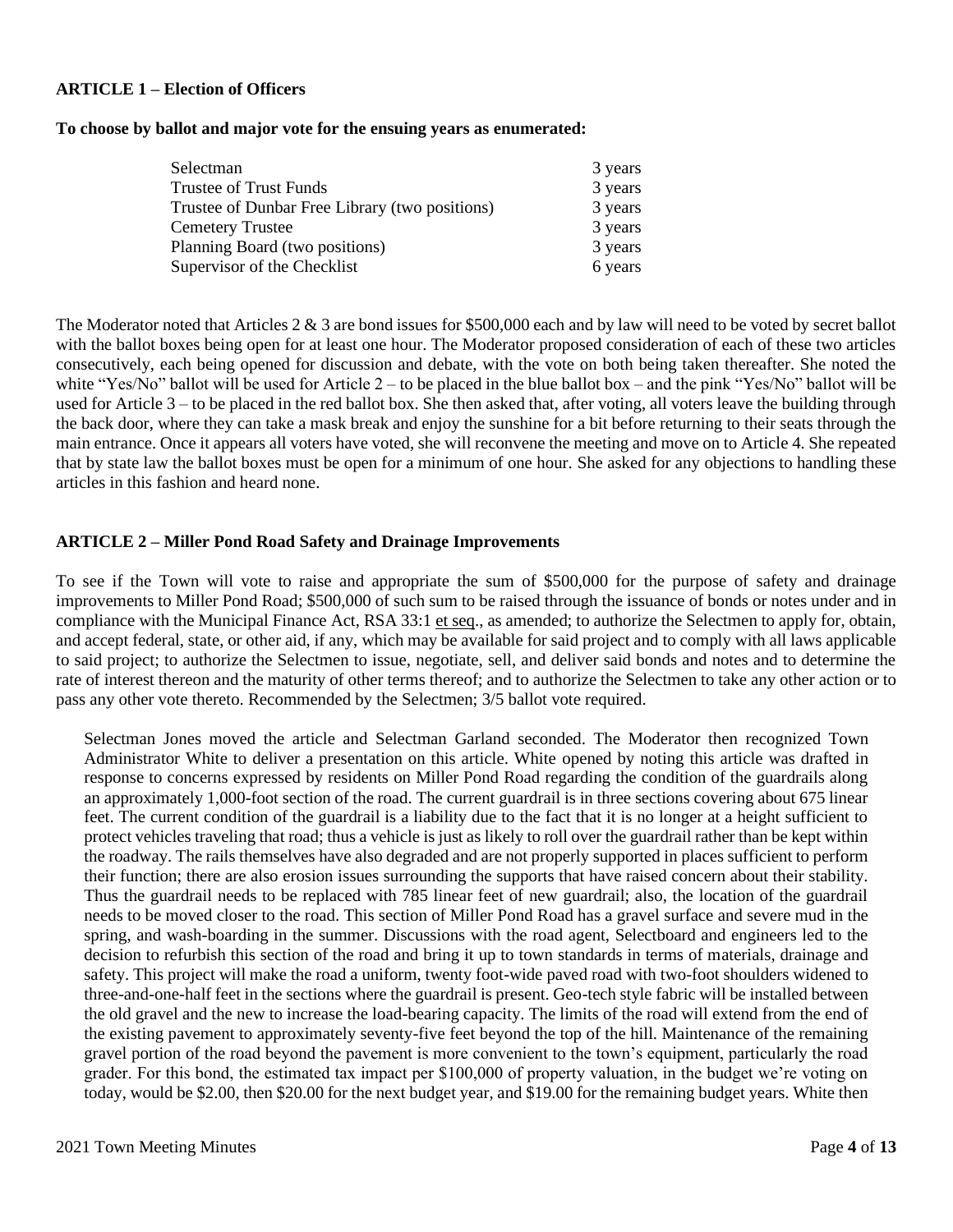showed a map of the proposed work and concluded her presentation. The Moderator asked if anyone from the Selectboard wanted to add any further comments on this article; hearing none, she opened up the floor for discussion. Shannon Hastings of 81 Smith Hastings Road asked if there have been any accidents on this stretch of Miller Pond Road resulting in a rollover. Chief Parsons responded there had been one such accident. The Moderator then asked for any other questions or comments about this article; seeing none, the Moderator closed discussion on this article and moved on to Article 3.

## **ARTICLE 3 – Fire Truck**

To see if the Town will vote to raise and appropriate the sum of \$675,000 (gross budget) for the purchase and upfitting of a new Fire Truck; \$500,000 of such sum to be raised through the issuance of bonds or notes under and in compliance with the Municipal Finance Act, RSA 33:1 et seq., as amended; to authorize the Selectmen to apply for, obtain, and accept federal, state, or other aid, if any, which may be available for said project and to comply with all laws applicable to said project; to authorize the Selectmen to issue, negotiate, sell, and deliver said bonds and notes and to determine the rate of interest thereon and the maturity of other terms thereof; and to authorize the Selectmen to take any other action or to pass any other vote thereto; and to authorize the withdrawal of \$175,000 from the Fire Apparatus Capital Reserve Fund for use on said project. Further to authorize the Selectmen to dispose of the existing Fire Truck by "trade-in" allowance, by sale, or as deemed in the best interest of the Town of Grantham. Recommended by the Selectmen; 3/5 ballot vote required.

Selectman Kimball moved the article and Selectman Jones seconded. The Moderator then recognized Assistant Fire Chief Jay Fountain to make the presentation regarding this article. Fountain recapped tests done on the current fire engine – Engine #4 – after last year's town meeting and noted the pump failure and the costs of repair being approximately \$7,000. Discussion then ensued to form committee to explore replacement, especially given that this particular engine was close to its 'retirement' age. Fountain then provided historical background on the current engine, including age and condition, noting the deterioration throughout. He discussed the replacement process and the members of the committee, which included himself, Ryan Avery, Ryan Gallien, Corey Howard, Selectman Kimball and resident C. Peter James. After much review the decision was made to seek potential vendors. The committee visited several local fire departments that had purchased equipment recently to evaluate their purchases and hopefully gain insight into the best possible option for the town. A set of vendor guidelines was established, which Fountain outlined. He also listed a set of design considerations for the new engine. A Request For Proposals (RFP) was sent out to three vendors: Pierce, HME and E1. Proposals were received and opened at the October 28, 2020 meeting of the Selectboard. During the comparison of the proposals, value became a primary consideration, which Fountain noted does not necessarily mean price. It was finally decided to purchase the HME engine. Fountain directed those present to the slide of the new engine and added that there are posters in the hallway that also show the new truck. Fountain mentioned that of the \$675,000 total cost of the new truck, \$175,000 would come from the capital reserve fund (CRF) dedicated to this purpose and the remaining \$500,000 would come from the bond issue. Fountain then reviewed the principal features of the new truck, including the pumps, engine, body, and other equipment. Finally, Fountain addressed several questions the committee received regarding the existing equipment and the new truck. The Moderator then opened up the floor for discussion and recognized David Cullen of 27 Nightingale Lane, who asked about the expected longevity of the new truck. Fountain answered 20-30 years. Cindy Towle of 77 Cote Road asked for clarification that the new truck could not only do the speed limit but was capable of exceeding it. Fountain confirmed that it can go faster than that. Brandon Mason of 464 Burpee Hill Road noted that he's been on the Grantham FD for seven years and wanted those present to know the concern felt by firefighters about a truck that might not be capable of doing its job or about equipment that might break in the middle of a call. He asked all to consider these things before voting. Sergio Maggi of 274 New Aldrich Road asked if the current engine could be repurposed for other use by the town or by another town rather than being disposed of via trade-in. Fountain replied that given the damage to the pump it was not realistic to think we could send this engine to a fire department elsewhere. Mary Kronenwetter of 39 Troon Drive asked if the price might drop if we waited on the purchase; Fountain replied that the price the town received is being held for a significant period of time but that the town cannot count on it being held longer. In response to the question of how soon the town could expect the engine once the order is placed, he replied that the town could expect the new engine within 300 days. Steve Bookless of 42 Shore Road asked if the Grantham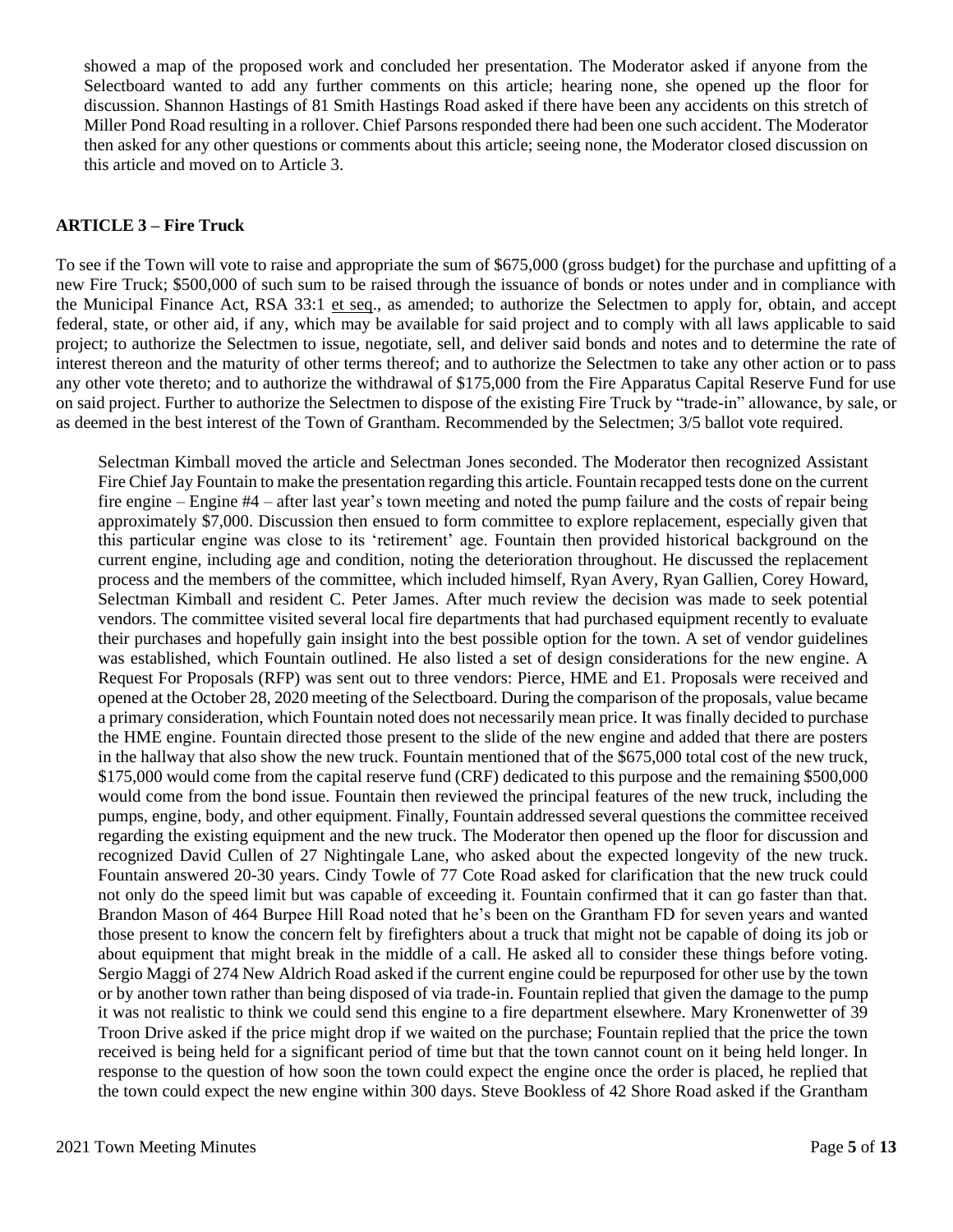FD applied for any FEMA grants; Fountain replied that they did not apply for these grants due to how competitive that process is. He added that they did apply for grants for other fire-fighting equipment. Meg Alexander of 98 Smith Hastings Road asked why more of the total cost is not being withdrawn from the CRF, especially considering the healthy state of this particular CRF. Fountain replied that bond rates are lower than interest rates, so the more taken out of the CRF the more the town loses in interest income. The Moderator asked if there were any comments or questions, and reminded all present that it is possible to make amendments to warrant articles. Hearing none, she proceeded to the vote.

The Moderator then outlined the upcoming voting process. She said she would recess the meeting to open the voting officially and reviewed the voting procedures using the "Yes/No" ballots and the appropriate ballot boxes for Articles 2 and 3. She then declared the ballot boxes open at 10:38 am and directed all eligible voters to cast their votes on these articles now.

The Moderator reconvened the meeting to proceed with the remaining warrant articles at 10:50 am, while voting on Articles 2 and 3 continued. At the conclusion of the required hour, the ballot clerks will open the ballot boxes and count the votes, and once completed will present the Moderator with the results. At 11:38 am the Moderator noted that there were 8 minutes remaining before the ballot boxes closed; at 11:46 am, the Moderator officially closed the ballot boxes and directed the ballot clerks to tally the votes.

## **Article 2 Passed by Secret Ballot: 105 For, 22 Against (Passed with 83%) Article 3 Passed by Secret Ballot: 101 For, 11 Against (Passed with 90%)**

## **ARTICLE 4 – General Government**

To see if the Town will vote to raise and appropriate the sum of one million, five hundred forty thousand, five hundred eighty-nine dollars (**\$1,540,589)** to defray the cost of **General Government** operations. Further, to use \$160,000 from Unassigned Fund Balance. This article does not include appropriations contained in special or individual articles addressed separately. Recommended by the Selectmen (Majority vote required)

| <b>Account Title</b>                | <b>Budget</b> | <b>Proposed</b> | <b>Change</b>                 |
|-------------------------------------|---------------|-----------------|-------------------------------|
|                                     | 2020/2021     | 2021/2022       | <b>Increase or (Decrease)</b> |
| Selectmen's Office                  | \$266,835     | \$278,300       | \$11,465                      |
| Town Clerk/Tax Collector            | \$136,648     | \$139,727       | \$3,079                       |
| Supervisors of the Checklist        | \$14,258      | \$10,100        | $(\$4,158)$                   |
| <b>Financial Administration</b>     | \$46,200      | \$50,200        | \$4,000                       |
| Tax Maps/Assessing                  | \$41,000      | \$54,000        | \$13,000                      |
| Legal                               | \$45,000      | \$45,000        | \$0.00                        |
| <b>Personnel Administration</b>     | \$665,095     | \$766,725       | \$101,630                     |
| <b>Planning Board</b>               | \$5,600       | \$5,600         | \$0.00                        |
| Zoning Board of Adjustment          | \$2,550       | \$2,950         | \$400                         |
| <b>General Government Buildings</b> | \$136,741     | \$122,465       | (\$14,276)                    |
| Cemeteries                          | \$19,600      | \$21,200        | \$1,600                       |
| Insurance (Property & Liability)    | \$36,641      | \$39,057        | \$2,416                       |
| <b>Regional Associations</b>        | \$4,141       | \$4,265         | \$124                         |
| <b>Other General Government</b>     | \$1,000       | \$1,000         | \$0.00                        |
| <b>TOTAL</b>                        | \$1,421,309   | \$1,540,589     | \$119,280                     |

Selectman Garland moved the article and Selectman Kimball seconded. Town Administrator White then reviewed the increases and decreases in the budget compared to last year. The Moderator then opened up the floor for discussion and asked for questions or comments. Ellis Robinson of 58 Pintail Knob asked for clarification regarding the pages in the town report where the warrant appears. She also asked if the information regarding the special funds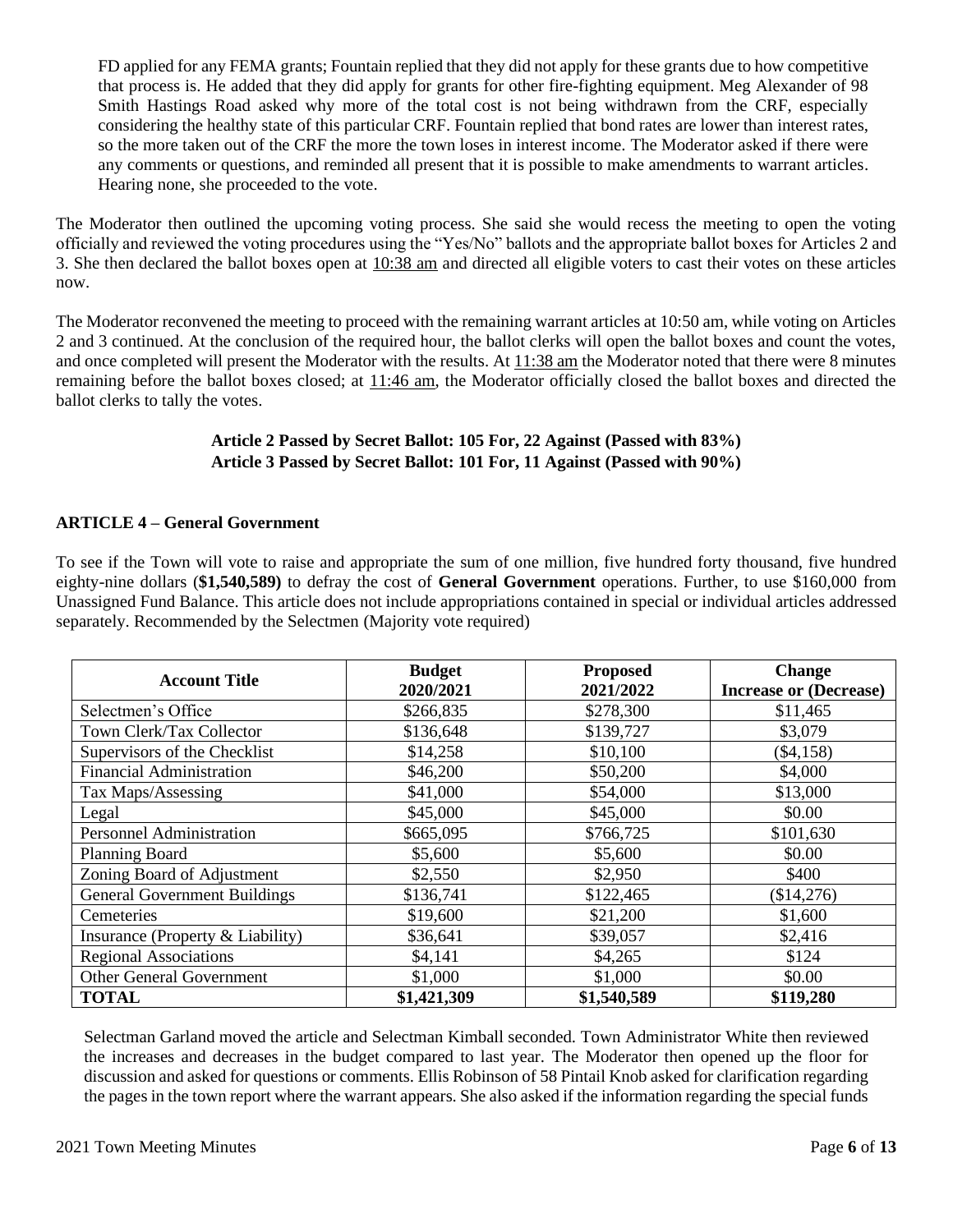appears in later articles. Her questions were answered by Town Administrator White. The Moderator asked if there were any other questions or comments; hearing none, she called for the vote.

#### **Article 4 Passed by Unanimous Voice Vote**

#### **ARTICLE 5 – Public Safety**

To see if the Town will vote to raise and appropriate the sum of nine hundred twenty-five thousand, eight hundred eightyeight dollars (**\$925,888)** to defray the cost of **Public Safety** operations. This article does not include appropriations contained in special or individual articles addressed separately. Recommended by the Selectmen (Majority vote required)

| <b>Account Title</b>        | <b>Budget</b><br>2020/2021 | <b>Proposed</b><br>2021/2022 | <b>Change</b><br><b>Increase or (Decrease)</b> |
|-----------------------------|----------------------------|------------------------------|------------------------------------------------|
| <b>Police Department</b>    | \$588,222                  | \$596,670                    | \$8,448                                        |
| <b>EMS</b> Department       | \$141,504                  | \$137,713                    | $(\$3,791)$                                    |
| Fire Department             | \$150,280                  | \$159,445                    | \$9,165                                        |
| <b>Building Inspection</b>  | \$18,000                   | \$18,000                     | \$0.00                                         |
| <b>Emergency Management</b> | \$14,060                   | \$14,060                     | \$0.00                                         |
| <b>TOTAL</b>                | \$912,066                  | \$925,888                    | \$13,822                                       |

Selectman Jones moved the article and Selectman Kimball seconded. The Moderator then asked Town Administrator White to speak to this article; White asked Chief Parsons if he wanted to speak to his budget. Chief Parsons reviewed the increases and decreases in this article from the previous year, including grants applied for by the police department to acquire and update equipment without adding cost to the taxpayers. Town Administrator White then reviewed the remainder of the budget, including the increases and decreases. The Moderator then asked if there were any questions or comments regarding the article. Richard Karash of 23 Shore Road asked if any officers have had occasion to deploy their tasers in anything besides a training environment in the last few years, and if any officers have had to discharge their firearms in anything besides a training environment. Chief Parsons answered no to both questions, the only exception being the use of a firearm to dispatch an injured animal. John Hock of 40 Barn Owl Overlook asked for clarification regarding why the overtime budget has not decreased with the addition last year of a fifth officer. Chief Parsons explained that at least twelve holidays require coverage and the law requires any officer providing holiday coverage be paid overtime. He also noted that court coverage on a day when an officer is not scheduled for duty requires overtime. Last minute illnesses also could require overtime. Mr. Hock reiterated that with the addition of the fifth officer he expected this budget line to be reduced. Dan McClory of 38 Brookridge Drive asked if there are ever instances where two officers are scheduled to be on duty at the same time. Chief Parsons said that there is some overlap but not two officers who work identical shifts at the same time. Mr. McClory then asked the Selectmen to review the police department budget as it is his understanding that the town's police budget is one of the highest in the Upper Valley per capita, coming in at about \$200 per resident. He added that he sees town officers in the median on I-89, running radar, and he'd rather see them patrolling in town. Chief Parsons replied that town officers may be in the I-89 median for a myriad of reasons, including assisting with an accident where they can respond within minutes while it might take forty-five minutes for a state trooper to respond all the way from Concord. The Chief added that it's all about responding to situations that keep people safe, wherever officers may be at any given time. Shannon Hastings of 81 Smith Hastings Road asked how many full-time and part-time officers we currently have. Chief Parsons responded five full-time and two part-time. Ms. Hastings also asked about the traffic jam at the school and if there has been any consideration to having any police involvement in managing that situation. She also asked about drivers crossing double-yellow lines to pass school buses. Chief Parsons noted that the state statute does not prohibit drivers passing school busses if they do not have their flashing lights and stop signs deployed. Ms. Hastings also asked if we receive any report from the state police about the time they spend responding to calls in Grantham. Chief Parsons responded that unless we specifically ask for that, we do not receive such information. Ms. Hastings asked if we know how many hours state police officers spend responding to calls in Grantham. The Chief responded that unless that call somehow comes through dispatch, we do not know that information; however, if that call does come through dispatch, then we will have that information.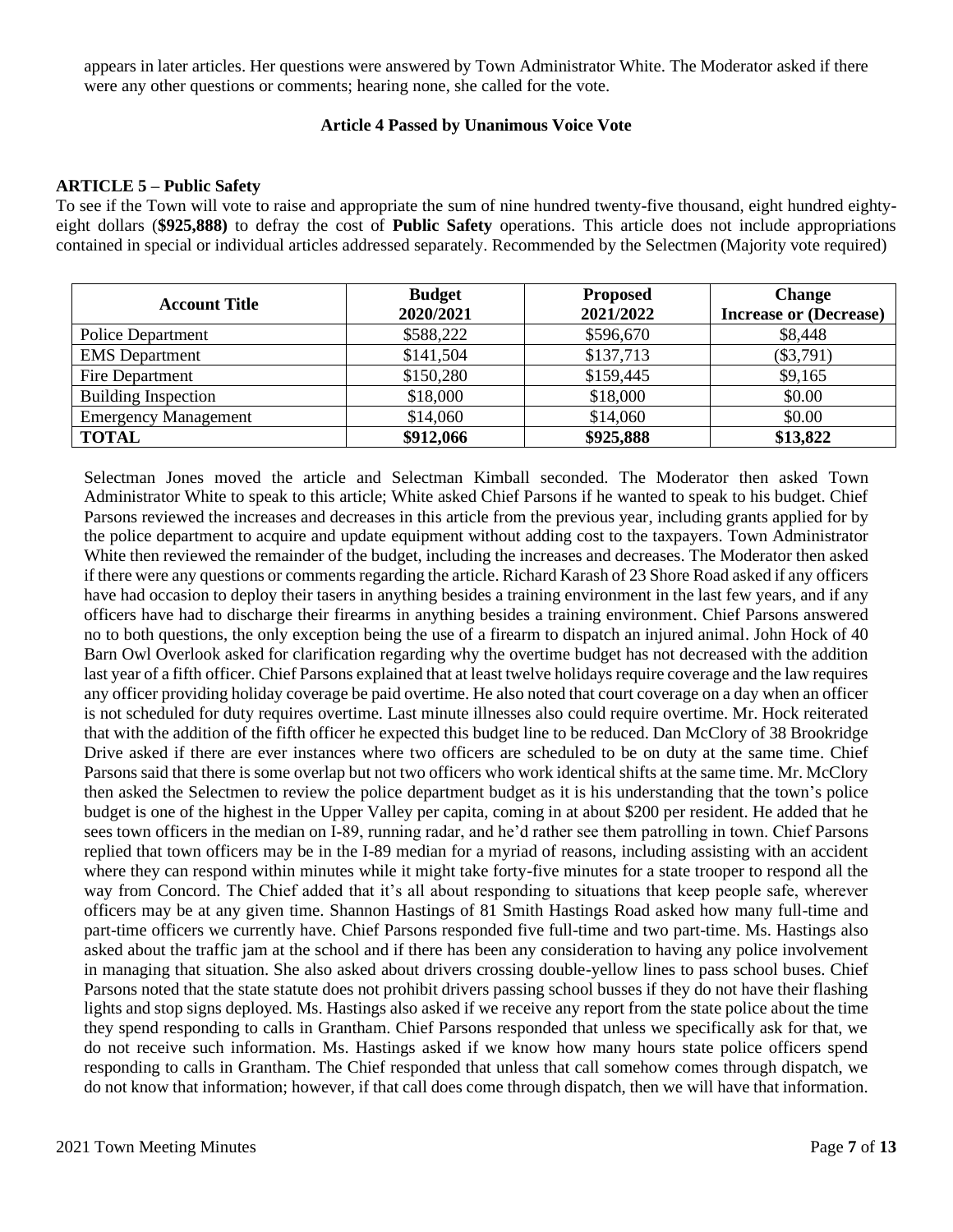Finally, Ms. Hastings asked if that information is included in the town report and she was directed to page 81. The Moderator then asked if there were any other comments or questions. Hearing none, she called for a vote.

#### **Article 5 Passed unanimously by voice vote**

#### **ARTICLE 6 – Police Cruiser**

To see if the Town will vote to raise and appropriate the sum of \$38,000 for the purchase and upfitting of a new Police Cruiser, and to permit the Selectmen to dispose of the existing 2015 Dodge Charger by "trade-in" allowance, by sale or as deemed in the best interest of the Town of Grantham; estimated to be \$1,000 with the remainder to come from taxation. Recommended by the Selectmen (Majority vote required)

Selectman Kimball moved the article and Selectman Garland seconded. The Moderator then asked Chief Parsons to review this budget article. Chief Parsons noted that in accordance with the Master Plan and the recommendations of the town's Capital Improvement Committee (CIP), he proposed to replace his oldest marked car, a 2015 Dodge Charger, with a 2021 version. The 2015 would hopefully be worth something in trade-in value. The Chief discussed circumstances surrounding the replacement of the older vehicle and some of the challenges posed by last year's global pandemic in terms of receiving the cruiser approved at last year's meeting. The Moderator then opened the floor to discussion. Rob Fogg of 22 Draper Mill Road asked if any consideration was given to using any of the CRF balance for the police department to be used toward the purchase of this vehicle; and if not, what is this fund being used for. Chief Parsons replied that he considers the CRF his 'rainy day' fund and sets that aside for the purchase of a replacement vehicle should one of the current cruisers get totaled. C. Peter James of 28 Split Rock Road noted that as a member of the CIP committee the recommendation has been that the CRF was being added to gradually each year for the purpose of replacing the Expedition, which is currently the most expensive vehicle used by the police department, and the goal was to make sure there were sufficient funds set aside to help defray the cost of that vehicle when it was due for replacement. Maria Dahlman of 634 Dunbar Hill Road asked if our current insurance on the cruisers will cover replacement costs should they get totaled. Chief Parsons responded in the affirmative. Ms. Dahlman then asked how many cruisers are currently in service; Chief Parsons responded that we have four. The Chief then explained the assignment of each vehicle to an officer and that they rotate them out to try and reduce the mileage on each vehicle. Ellis Robinson of 58 Pintail Knob asked if any consideration had been given to hybrid vehicles for police use. Chief Parsons responded that the only hybrid vehicle he knew of being used by police departments occurs with a few police departments in California, and those vehicles are Teslas, which are prohibitively expensive. He also noted that the equipment needed to upfit vehicles – cages, bumpers, etc. – are not typically available for hybrid vehicles. Ms. Robinson added that she has seen such vehicles elsewhere with police decals in other states. Dan McClory of 38 Brookridge Drive asked for clarification regarding the current mileage on the vehicle being considered for trade-in; Chief Parsons confirmed that this vehicle currently has 58,000 miles. Shannon Hastings of 81 Smith Hastings Road asked for clarification regarding the vehicle being used during the current week for training and asked if the cost of having the vehicle away from Grantham for a week is greater overall than the cost of mileage reimbursement for an officer using his personal vehicle. Chief Parsons noted that if that officer were to be involved in an accident in a personal vehicle while on police business, then the cost to the town of resolving that situation might be more than if that officer had used a cruiser. Finally, Ms. Hastings asked if there was a way to know the amount of state police coverage in Grantham and added that she'd like to see those numbers. The Moderator then asked if there were any questions regarding the remainder of the article. Hearing none, she called for the vote.

## **Article 6 Passed by Voice Vote**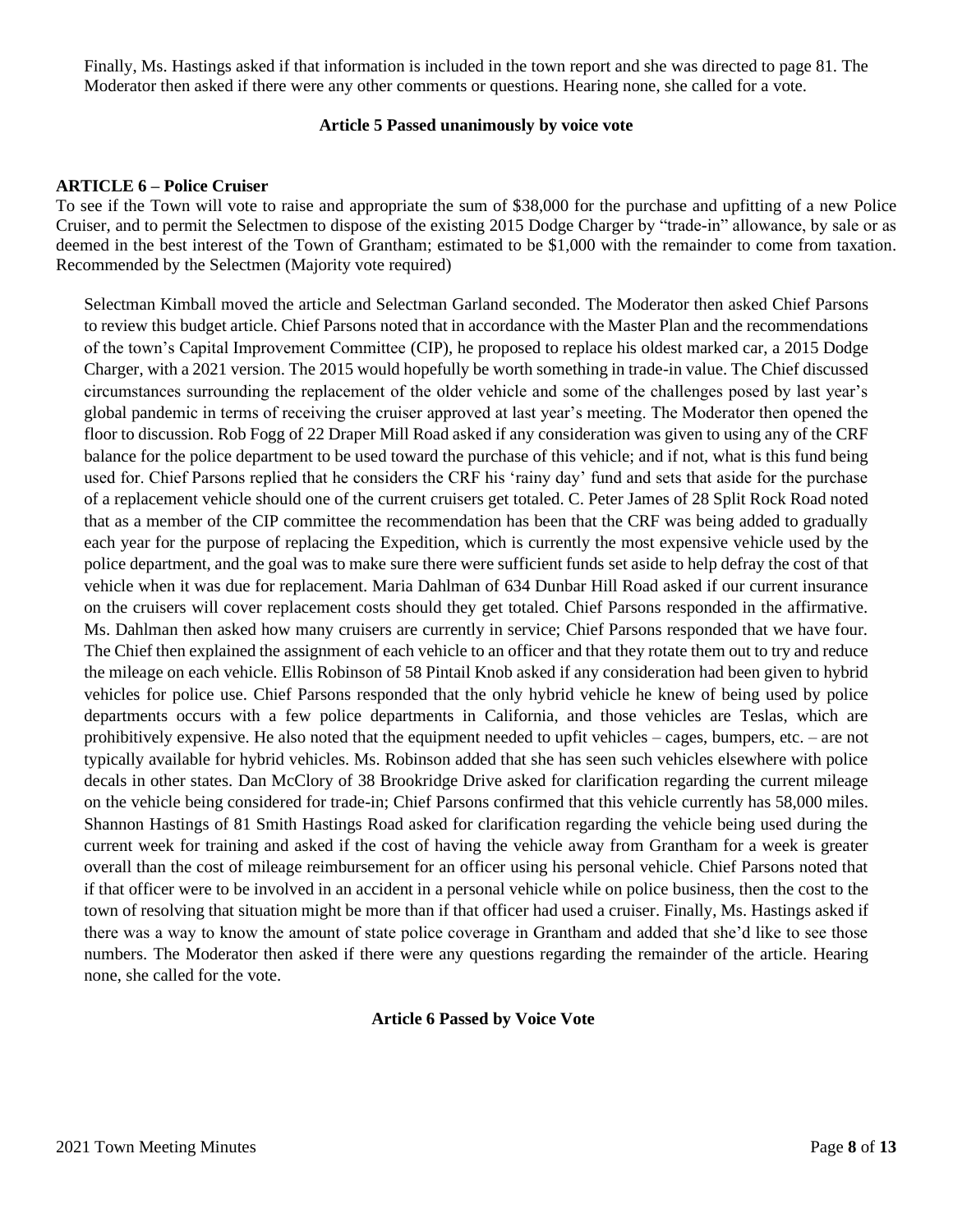## **ARTICLE 7 – Fire Hose Replacement**

To see if the Town will vote to raise and appropriate the sum of \$50,000 for the purchase of new fire hose for the Fire Department. Recommended by the Selectmen (Majority vote required)

Selectman Jones moved the article and Selectman Kimball seconded. The Moderator then recognized Assistant Fire Chief Jay Fountain to make a presentation on this article. Asst. Chief Fountain discussed the need to replace all the current hoses as all are aging and some no longer pass required testing. New hoses are not only in better condition but also lighter and easier to use during firefighting. Fountain added that the fire department has applied for a grant to cover this cost but as yet has not heard back, so the department needs to go forward with this request. Moderator McClory asked what happens to the money being requested if the grant comes through later; Town Administrator White replied that it will go into the general fund. The Moderator then asked if there were any other comments or questions; hearing none, she called for a vote.

#### **Article 7 Passed by Unanimous Voice Vote**

#### **ARTICLE 8 – Public Works**

To see if the Town will vote to raise and appropriate the sum of nine hundred thirty thousand, nine hundred ninety-five dollars (**\$930,995)** to defray the cost of **Public Works** operations. This article does not include appropriations contained in special or individual articles addressed separately. Recommended by the Selectmen (Majority vote required)

| <b>Account Title</b>          | <b>Budget</b> | <b>Proposed</b> | <b>Change</b>                 |
|-------------------------------|---------------|-----------------|-------------------------------|
|                               | 2020/2021     | 2021/2022       | <b>Increase or (Decrease)</b> |
| <b>Highway Administration</b> | \$264,010     | \$318,510       | \$54,500                      |
| <b>Highway Maintenance</b>    | \$205,700     | \$210,700       | \$5,000                       |
| <b>Street Lights</b>          | \$3,000       | \$3,200         | \$200                         |
| <b>Transfer Station</b>       | \$168,690     | \$170,585       | \$1,895                       |
| <b>Waste Disposal</b>         | \$215,000     | \$220,000       | \$5,000                       |
| <b>Landfill Monitoring</b>    | \$6,500       | \$8,000         | \$1,500                       |
| <b>TOTAL</b>                  | \$862,900     | \$930,995       | \$68,095                      |

Selectman Kimball moved the article and Selectman Garland seconded. Town Administrator White reviewed the increases and decreases in this article. The Moderator then asked for any questions or discussion. Duncan Wood of 15 Pioneer Point asked if the deduction in the waste disposal line means we would not be having a hazardous waste disposal day in the next budget year. Town Administrator White responded that this is correct, as we have this event every other year. The Moderator then asked if there were any other questions; hearing none, she called for a vote.

## **Article 8 Passed by Unanimous Voice Vote**

## **ARTICLE 9 – Health and Welfare**

To see if the Town will vote to raise and appropriate the sum of forty-five thousand, five hundred dollars (**\$45,500)** to defray the cost of **Health and Welfare** operations. This article does not include appropriations contained in special or individual articles addressed separately. Recommended by the Selectmen (Majority vote required)

| <b>Account Title</b>           | <b>Budget</b><br>2020/2021 | <b>Proposed</b><br>2021/2022 | <b>Change</b><br><b>Increase or (Decrease)</b> |
|--------------------------------|----------------------------|------------------------------|------------------------------------------------|
| Health                         | \$1,000                    | \$1,000                      | \$0.00                                         |
| <b>Boarding Animals</b>        | \$700                      | \$700                        | \$0.00                                         |
| <b>Community Services</b>      | \$18,800                   | \$18,800                     | \$0.00                                         |
| <b>Town General Assistance</b> | \$25,000                   | \$25,000                     | \$0.00                                         |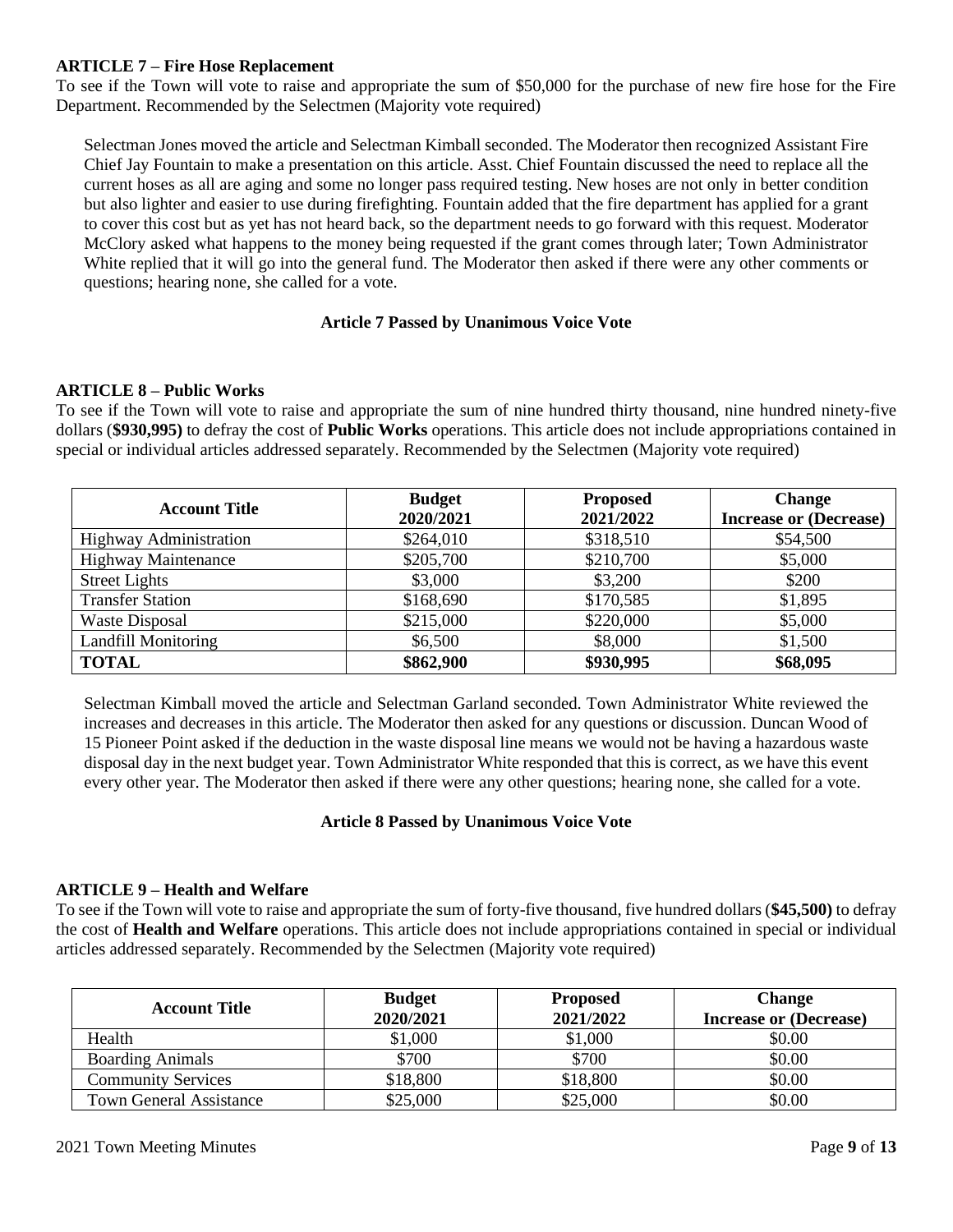| <b>TOTAL</b>                              | \$45,500                   | \$45,500                     | \$0.00                                         |  |
|-------------------------------------------|----------------------------|------------------------------|------------------------------------------------|--|
| <b>Community Agencies:</b>                | <b>Budget</b><br>2019/2020 | <b>Proposed</b><br>2020/2021 | <b>Change</b><br><b>Increase or (Decrease)</b> |  |
| Lake Sunapee VNA                          | \$6,500                    | \$6,500                      | \$0                                            |  |
| <b>Newport Food Pantry</b>                | \$500                      | \$500                        | \$0                                            |  |
| <b>Sullivan County Nutrition Services</b> | \$300                      | \$300                        | \$0                                            |  |
| Kearsarge Area COA                        | \$3,900                    | \$3,900                      | \$0                                            |  |
| <b>Southwestern Community Services</b>    | \$900                      | \$900                        | \$0                                            |  |
| <b>West Central Services</b>              | \$3,700                    | \$3,700                      | \$0                                            |  |
| Public Health Council of the Upper Valley | \$1,000                    | \$1,000                      | \$0                                            |  |
| Visiting Nurse & Hospice of VT/NH         | \$2,000                    | \$2,000                      | \$0                                            |  |
| <b>Total</b>                              | \$18,800                   | \$18,800                     | \$0                                            |  |

Selectman Jones moved the article and Selectman Garland seconded. Town Administrator White explained the article, noting no increases in this budget. The Moderator then asked for any questions or comments; hearing none, the Moderator called for a vote.

## **Article 9 Passed by Unanimous Voice Vote**

## **ARTICLE 10 – Culture and Recreation**

To see if the Town will vote to raise and appropriate the sum of three hundred five thousand, one-hundred two dollars (**\$305,102)** for **Culture and Recreation**. This article does not include appropriations contained in special or individual articles addressed separately. Recommended by the Selectmen (Majority vote required)

| <b>Account Title</b> | <b>Budget</b><br>2020/2021 | <b>Proposed</b><br>2021/2022 | <b>Change</b><br><b>Increase or (Decrease)</b> |
|----------------------|----------------------------|------------------------------|------------------------------------------------|
| Recreation           | \$87,696                   | \$77,257                     | $(\$10,439)$                                   |
| Dunbar Free Library  | \$220,444                  | \$227,095                    | \$6,651                                        |
| Archives             | \$750                      | \$750                        | \$0.00                                         |
| <b>TOTAL</b>         | \$308,890                  | \$305,102                    | $(\$3,788)$                                    |

Selectman Kimball moved the article and Selectman Jones seconded. Town Administrator White noted minor changes to the organization of the budget and noted the increases and decreases. The Moderator then asked if there were any questions or comments on this article; hearing none, the Moderator called for a vote.

## **Article 10 Passed by Unanimous Voice Vote**

#### **ARTICLE 11 – Conservation, Debt Principal, Debt Interest, and Tax Anticipation Note Interest**

To see if the Town will vote to raise and appropriate the sum of one hundred fifty-two thousand, eight hundred thirty-two dollars (**\$152,832)** for **Conservation, Debt Principal, Debt Interest, and Tax Anticipation Note Interest**. This article does not include appropriations contained in special or individual articles addressed separately. Recommended by the Selectmen (Majority vote required)

| <b>Account Title</b>           | <b>Budget</b><br>2020/2021 | <b>Proposed</b><br>2021/2022 | <b>Change</b><br><b>Increase or (Decrease)</b> |
|--------------------------------|----------------------------|------------------------------|------------------------------------------------|
| <b>Conservation Commission</b> | \$3,750                    | \$3,000                      | $(\$750)$                                      |
| Town Hall Bond/Interest        | \$73,425                   | \$69,176                     | \$4,249                                        |
| Library Bond/Interest          | \$57,356                   | \$55,556                     | \$1,800                                        |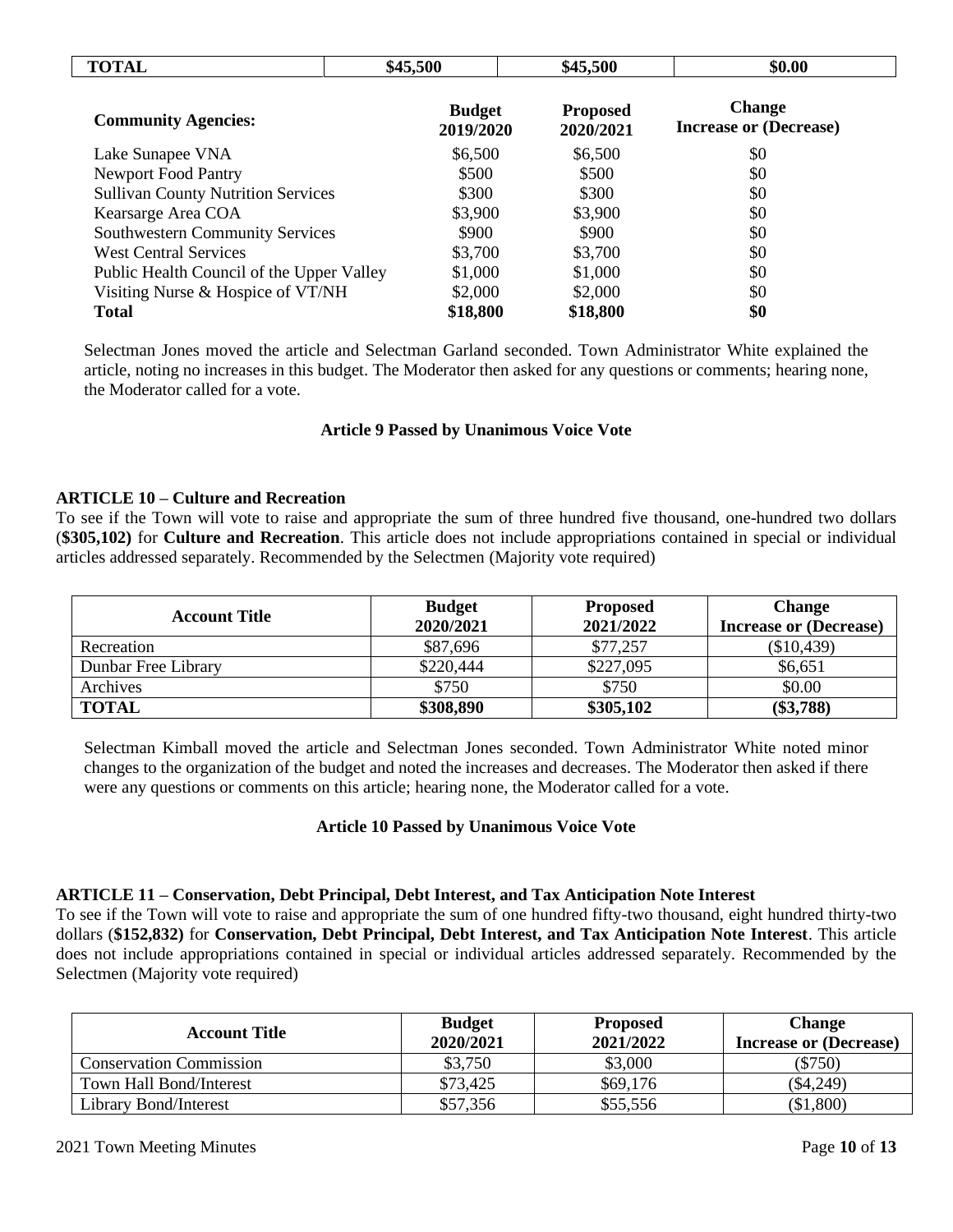| Police Cruiser Lease (2018)            | \$22,971  | \$0.00    | \$22,971    |
|----------------------------------------|-----------|-----------|-------------|
| <b>Tax Anticipation Notes Interest</b> | \$100     | \$100     | \$0.00      |
| Fire Truck Pumper Bond Interest        | \$0.00    | \$12,500  | \$12,500    |
| Miller Pond Road Safety Improvements   | \$0.00    | \$12,500  | \$12,500    |
| <b>TOTAL</b>                           | \$157,602 | \$152,832 | $(\$4,770)$ |

Selectman Garland moved the article and Selectman Kimball seconded. Town Administrator White reviewed the increases and decreases. The Moderator then asked if there were any questions or comments; hearing none, she called for a vote.

#### **Article 11 Passed by Unanimous Voice Vote**

## **ARTICLE 12 – Capital Reserve and Expendable Trust Funds**

To see if the Town will vote to raise and appropriate the sum of one hundred eighty-four thousand dollars (\$184,000) to be placed in previously established Capital Reserve and Expendable Trust Funds, as listed below with said funds to come from Unassigned Fund Balance. This article does not include appropriations contained in special or individual articles addressed separately. Recommended by the Selectmen (Majority vote required)

|                                                    | <b>Budget</b> | <b>Proposed</b> | <b>Change</b>                 |
|----------------------------------------------------|---------------|-----------------|-------------------------------|
| <b>Account Title</b>                               | 2020/2021     | 2021/2022       | <b>Increase or (Decrease)</b> |
| Library Technology and Office Equipment ETF        | \$5,000       | \$5,000         | \$0.00                        |
| <b>Highway Equipment CRF</b>                       | \$250,000     | \$50,000        | $(\$200,000)$                 |
| <b>Transfer Station Equipment CRF</b>              | \$25,000      | \$25,000        | \$0.00                        |
| Library Building Repair CRF                        | \$15,000      | \$6,000         | $(\$9,000)$                   |
| <b>Town Building Maintenance CRF</b>               | \$10,000      | \$5,000         | $(\$5,000)$                   |
| <b>Fire Department Apparatus CRF</b>               | \$50,000      | \$25,000        | $(\$25,000)$                  |
| Fire-EMS Department Equipment/Maintenance CRF      | \$5,000       | \$5,000         | \$0.00                        |
| <b>Police Vehicles CRF</b>                         | \$10,000      | \$5,000         | $(\$5,000)$                   |
| <b>Public Safety Technology Infrastructure ETF</b> | \$15,000      | \$15,000        | \$0.00                        |
| Road Improvement ETF                               | \$20,000      | \$30,000        | \$10,000                      |
| Town Office Equipment CRF                          | \$2,000       | \$2,000         | 0.00                          |
| <b>Municipality Revaluation CRF</b>                | \$10,000      | \$10,000        | \$0.00                        |
| Town Clerk/Tax Collector Equipment CRF             | \$1,000       | \$1,000         | \$0.00                        |
| <b>TOTAL</b>                                       | \$418,000     | \$184,000       | $(\$234,000)$                 |

Selectman Kimball moved the article and Selectman Jones seconded. Town Administrator White noted a pending withdrawal from the highway equipment CRF and updated the balance for that line item. The Moderator asked if there were any comments or questions. Maria Dahlman of 634 Dunbar Hill Road asked if the grant that Assistant Chief Fountain mentioned under Article 7 comes through, could the money appropriated under that Article be moved to the Fire Department Apparatus CRF. Town Administrator White replied that she didn't believe so, as such an action would have to be voted on. The Moderator added that should this grant come through, the Selectman could decide to add such a transfer of funds to next year's warrant, where it would be presented to the legislative body for a vote. Richard Karash of 23 Shore Road asked about the nature of 'unassigned fund balance' and what that means. Selectman Jones responded on the nature of what this means and that money coming from unassigned balance means that money will not come from new taxation. Mr. Karash then asked about the amounts in that fund balance. Once he was directed to the appropriate page in the town report he then asked about holding four million dollars in the fund balance and why would the town do that. Selectman Jones generally outlined the guidance municipalities receive from the Department of Revenue Administraton (DRA) regarding how much to keep in the unassigned fund balance for emergencies and noted that there are warrant articles that stipulate funds should come from this fund. Mr. Karash then asked if it the Selectmen considered it appropriate to hold these funds; Selectman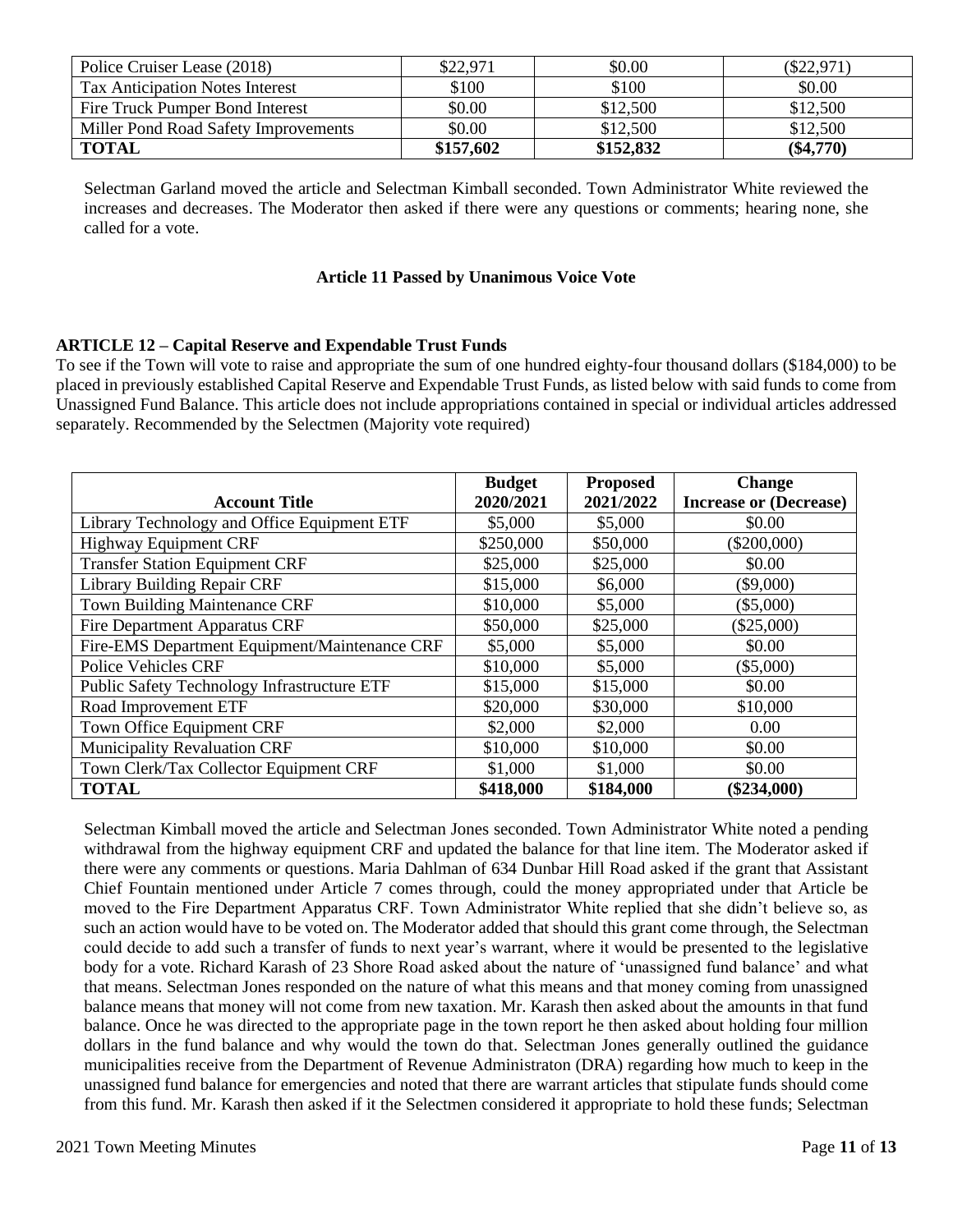Jones replied in the affirmative and added additional explanation regarding how the unassigned fund balance can also be used to lower the tax rate once DRA sets the rate in the fall of each year. Maria Dahlman of 634 Dunbar Hill Road added clarification regarding the unassigned fund balance and what is actually available. The Moderator then asked if there were any other questions or comments; hearing none, she called for a vote.

#### **Article 12 Passed by Unanimous Voice Vote**

#### **ARTICLE 13 – End of Meeting**

To hear the reports of agents, officers, and committees heretofore chosen, to pass any vote relating thereto, and to transact any other business that may legally come before said meeting. Recommended by the Selectmen (Majority vote required)

Selectman Garland moved the article and Selectman Kimball. The Moderator asked those in attendance if there was any further business that needed to come before the meeting. Rep. Brian Sullivan of 642 Olde Farms Road asked to make a brief presentation to the Selectmanfor the purpose of moving a resolution for fair and non-partisan redistricting. He noted that he is holding 53 signed petitions which he will present to the Selectman. He then read the resolution:

## *RESOLUTION FOR FAIR, NONPARTISAN REDISTRICTING*

*By petition of 25 or more eligible voters of the town of Grantham to request the town vote to urge the New Hampshire General Court, which is obligated to redraw the maps of political districts within the state following the federal census, to ensure fair and effective representation of New Hampshire voters without gerrymandering.*

*Additionally, these voters ask the town of Grantham to urge the NH General Court to carry out the redistricting in a fair and transparent way by:*

- *sharing map-drawing assumptions,*
- *encouraging community input through public meetings and other options,*
- *not favoring a particular political party, and*
- *accommodating communities of interest.*

*The record of the vote approving this resolution shall be transmitted, within 30 days of the vote, by written notice from the selectmen to Grantham's state legislators, the members of the NH Redistricting Committee, Governor Sununu, and the Congressional delegation, informing them of the resolve of their constituents.*

Rep. Sullivan moved the resolution; Janice Vien of 149 Route 10 North seconded. Mr. Sullivan added his belief that voters should pick their representatives, not the other way around. He noted his belief in fair redistricting, not gerrymandering.

The Moderator asked for any further questions or comments; hearing none she called for a vote.

#### **Passed by Voice Vote**

The Moderator then asked if there was any further business to come before the meeting under this article; hearing none, she announced that the Selectmen have nominated residents for the positions of Hog Reeves and Fence Viewers. The Moderator then recognized Selectman Warren Kimball to present the candidates for Hog Reeves and Fence Viewers. Selectman Kimball announced the following:

For Hog Reeves, the Selectmen have nominated Nicholas Shepherd and Shelbie Clukey.